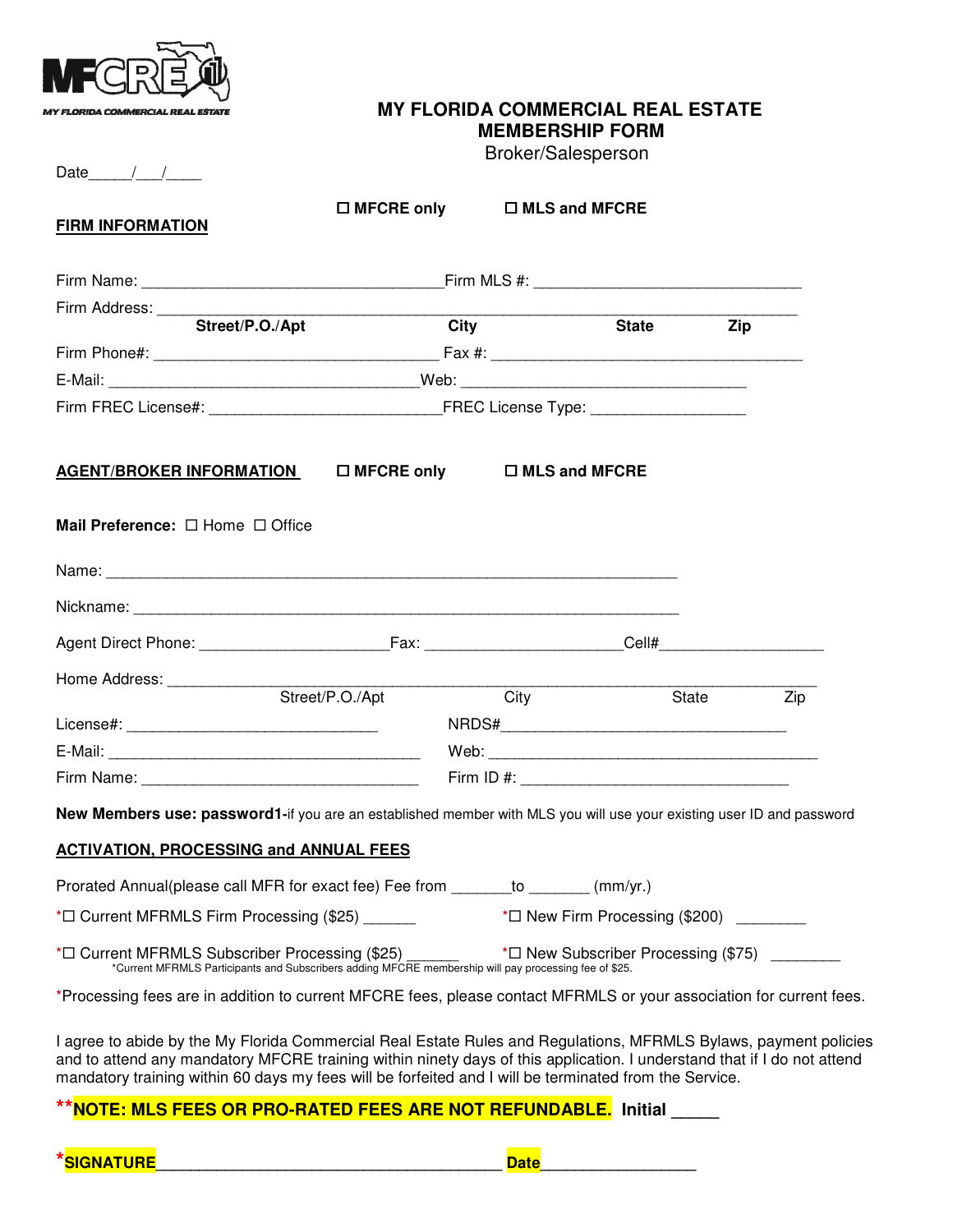

## PARTICIPATION FEE/NEW OFFICE/ACTIVATION AGREEMENT **REALTOR® BROKER PARTICIPANT/USER**

This agreement is made on \_\_\_\_\_\_\_\_\_\_\_\_\_\_\_\_\_\_\_\_\_\_\_, 20\_\_\_\_\_\_\_between the PARTICIPANT/USER and My Florida Commercial Real Estate (MFCRE), a service provided through My Florida Regional MLS (MFRMLS).

\* $\square$  Current MFRMLS Firm Processing (\$25) \_\_\_\_\_\_\_ 
<br>  $\square$  New Firm Processing (\$200) \_\_\_\_\_\_

\*Current MFRMLS Subscriber Processing (\$25) \_\_\_\_\_\_ New Subscriber Processing (\$75) \_\_\_\_\_\_\_\_

 $*$  $\Box$  Participation Fee \$

Processing fees are in addition to current MFCRE fees, please contact MFRMLS or your association for current fees.

MFCRE Bylaws Definition of MFCRE Participant/User: Any REALTOR® of a shareholder association or any other association/board who is a principal, partner, corporate officer, or branch office manager acting on behalf of a principal, without further qualification, except as stipulated otherwise in these bylaws\*, shall be eligible to participate in MFCRE upon agreeing in writing to conform to the rules and regulations thereof and to pay the costs incidental thereto. However, no individual or firm, regardless of Board membership status, is eligible for CIE participation or membership status unless they hold a current, valid real estate broker's license in the state of Florida and are capable of accepting and offering compensation to and from other Participants or to those individuals who are licensed or certified by a state regulatory agency to engage in the appraisal of real property.

All information provided by MFCRE to Participants shall be considered confidential and is provided exclusively for the use of Participants authorized and qualified to act as agents in the sale, lease, exchange, appraisal, or purchase of property filed with MFCRE and for the use of real estate licensees affiliated with such Participants and those Participants who are licensed or certified by an appropriate state regulatory agency to engage in the appraisal of real property and licensed or certified appraisers affiliated with such Participants.

The access issued to each MFCRE PARTICIPANT/USER is unique and strictly confidential to that user. Authorized User/Principle Broker/Certified Appraiser agrees that should a disclosure of account information result in access by an unauthorized third party, authorized PARTICIPANT/USER may be subject to penalties as noted in the MFCRE Rules and Regulations. Therefore:

PARTICIPANT/USER agrees to comply with Rules and Regulations of MFCRE, including attendance at any mandatory training sessions within 90 days of application. Any use, reuse, or resale of the MFCRE data other than that authorized in the Rules and Regulations is prohibited. The term of this Agreement shall commence upon initiation of service to the MFCRE PARTICIPANT/USER. The Agreement is not assignable. MFCRE PARTICIPANT/USER hereby indemnifies the Service and any Reciprocal Service and agrees to hold MFRMLS, including, but not limited to its officers, directors, CIE Committee members, and staff harmless from and against all claims, losses, damages, costs and expenses of any kind, including attorney's fees, and from liability to any person arising from an MFCRE PARTICIPANT/USER.

## COMPANY / MFCRE PARTICIPANT/USER INFORMATION

(Please Print)

Office/Company Name: \_\_\_\_\_\_\_\_\_\_\_\_\_\_\_\_\_\_\_\_\_\_\_\_\_\_\_\_\_\_\_\_\_\_\_\_\_\_\_\_\_\_\_\_\_ Firm# :\_\_\_\_\_\_\_\_\_\_\_\_\_\_\_\_\_\_\_\_\_\_\_\_\_\_\_\_\_\_\_

Your Name:  $\blacksquare$ 

(Please Print)

BROKER PARTICIPANT/USER SIGNATURE

\*\*\*SIGNATURE REQUIRED STATING YOU AGREE TO THE ABOVE TERMS\*\*\*

Principal Broker or Certified Appraiser